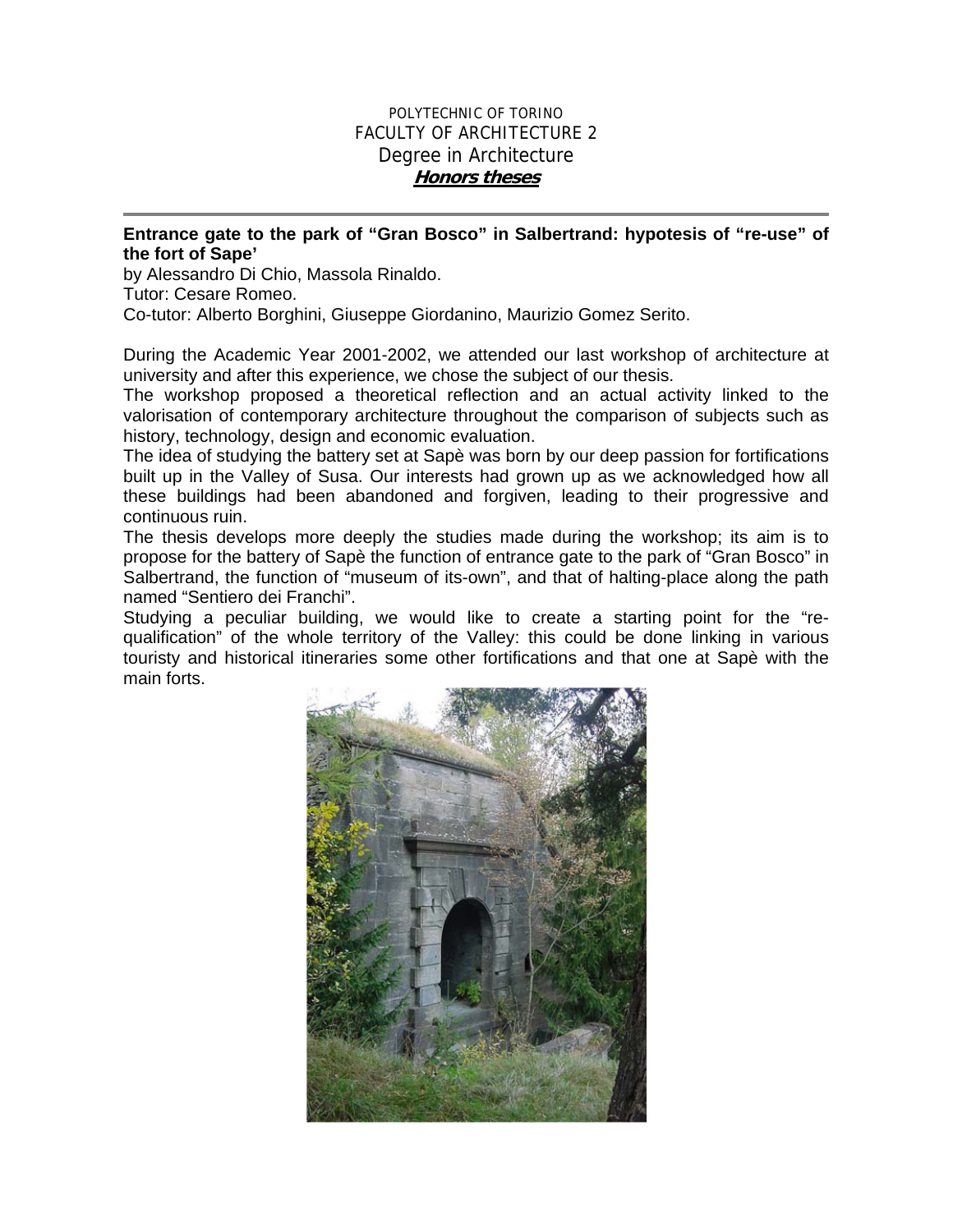We studied the matter from the point of view of different subjects: each one of them enlightened some key-points that conditioned our choices.

The historical chapter pointed out the importance of the Valley of Susa in military affaires as it belonged to a major defensive line (Fenestrelle-Assietta-Exilles): by this fact we justified a large intervention of "re-qualification".

The architectural and geometrical relief, then, through a direct touch with the building, lead us to the more complete knowledge of it.

Petrography was the subject that most helped us to justify the conservation of Sapè: it allowed us to acknowledge the main characters of stones employed in its construction. By this data, we discovered the quarry of origin not far from the fort. After punctual analysis and checks made in laboratory, we defined the best interventions to do on stones.

The anthropological chapter, made by fragments of tales, allowed us to look at the territory as a puzzle of novels, defining a characteristic geography linked to imagination and local symbols.



After having established the interventions of conservation, the methods useful against humidity and finally having a good knowledge of the territory, the next step was to define the best activity to insert in a complex structure such as the battery of Sapè.

Among different functions, we considered that of "museum of its-own" and halting-place the best for a building that should be do **the entrance gate to the park of "Gran Bosco" in Salbertrand**.